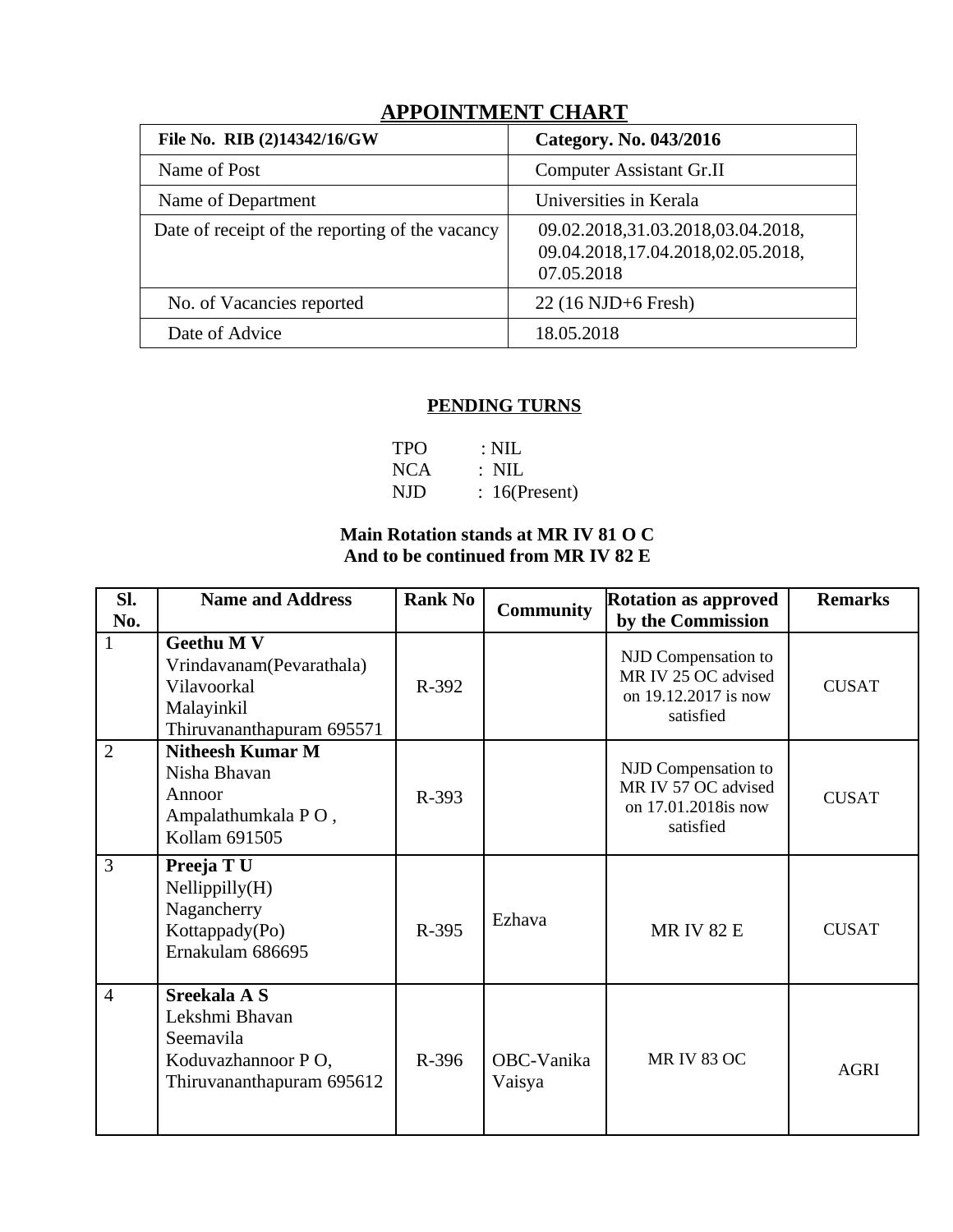| 5              | Varsha Mottaparambath<br>Mottaparambath(HO)<br>Vatakara<br>Chorode(PO),<br>Kozhikode 673106                                 | R-397           | Thiyya       | NJD Compensation to<br>MR IV 1 OC advised<br>on 19.12.2017 is now<br>satisfied   | <b>CALICUT</b> |
|----------------|-----------------------------------------------------------------------------------------------------------------------------|-----------------|--------------|----------------------------------------------------------------------------------|----------------|
| $6\phantom{1}$ | <b>Monisha S R</b><br>Kizhakkevilakathu Veedu<br>Pandakasala, Chirayinkeezhu<br>Chirayinkeezhu<br>Thiruvananthapuram 695304 | $R-20$<br>SC/SL | SC-Thandan   | <b>MR IV 84 SC</b>                                                               | <b>NUALS</b>   |
| $\overline{7}$ | <b>Sharaf S</b><br>Vamini Vilasom<br>Koithoorkonam<br>Koithoorkonam (VIA)<br>Pothencode<br>Thiruvananthapurm 695584         | R-530           | Muslim       | NJD Compensation to<br>MR III 66 M advised<br>on 19.12.2017 is now<br>satisfied  | <b>KERALA</b>  |
| 8              | Umarani KR<br>Devi Kripa<br>$T/C$ 49-749 $(1)$<br>Attukal, Manacaud PO<br>695009                                            | R-398           | OBC-Chakkala | NJD Compensation to<br>MR III 71 OC advised<br>on 19.12.2017 is now<br>satisfied | <b>KERALA</b>  |
| 9              | Anaswara R V<br>Sopanam<br>Padinjattumukku,<br>Kaniyapuram<br>Chittattumukku,<br>Thiruvananthapuram 695588                  | R-399           | Ezhava       | NJD Compensation to<br>MR III 78 E advised<br>on 02.08.2017 is now<br>satisfied  | <b>KERALA</b>  |
| 10             | Sandhya S<br>Sree Mangalam<br>(Ramani Nivas)<br>Kottackakom, Perinadu PO<br>Kollam 691601                                   | $R-400$         |              | NJD Compensation to<br>MR III 79 OC advised<br>on 02.08.2017 is now<br>satisfied | <b>KERALA</b>  |
| 11             | <b>Rakesh MS</b><br>Resmi<br>AMC Road, Valiyakunnu,<br>Attingal PO<br>Thiruvananthapuram 695101                             | R-401           |              | NJD Compensation to<br>MR III 89 OC advised<br>on 19.12.2017 is now<br>satisfied | <b>KERALA</b>  |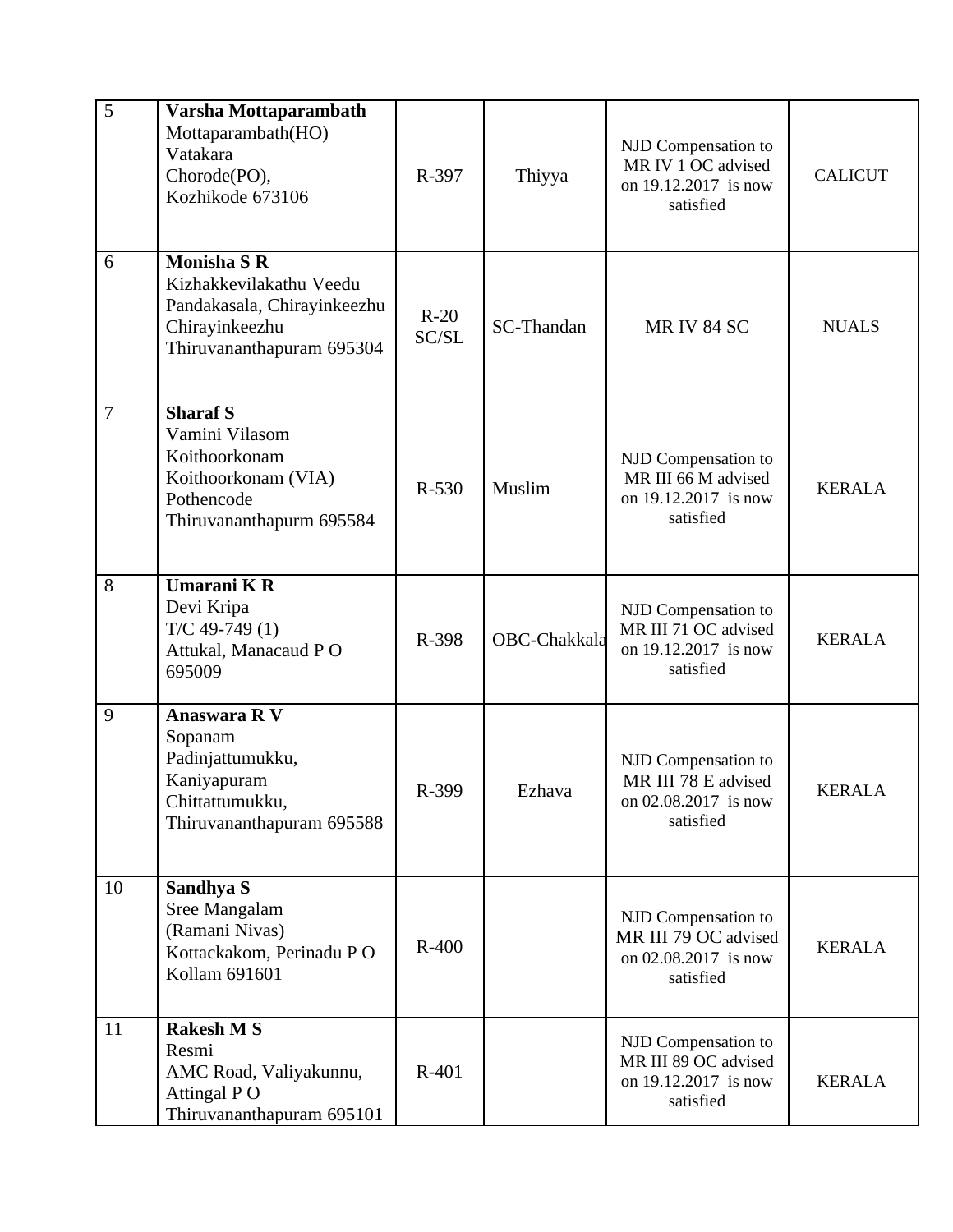| 12 | Rechana M C<br>Vishnu Nilayam<br>Thuravoor South, Cherthala<br><b>Thuravoor South</b><br>Alappuzha 688532 | $R-410$         | OBC-<br>Pattariyas | NJD Compensation to<br>MR III 90 OBC advised<br>on 19.12.2017 is now<br>satisfied                               | <b>KERALA</b> |
|----|-----------------------------------------------------------------------------------------------------------|-----------------|--------------------|-----------------------------------------------------------------------------------------------------------------|---------------|
| 13 | <b>Aneesh M V</b><br>Kulathinkara Veedu,<br><b>HSRA E-36</b><br>Kalady, Karamana PO<br>Trivandrum 695 002 | $R-11$<br>DA/O  | DA-Ortho           | NJD Compensation to<br>$101th DA-B/$<br>B.NE/Given to DA-<br>Ortho advised on<br>19.12.2017 is now<br>satisfied | <b>KERALA</b> |
| 14 | <b>Bindu KK</b><br>Kattiyadipoil House<br>Choolattipara<br>Poovathikkal Post,<br>Malappuram 673639        | $R-21$<br>SC/SL | SC-Kanakkan        | NJD Compensation to<br>MR IV 32 SC advised<br>on 19.12.2017 is now<br>satisfied                                 | <b>KERALA</b> |
| 15 | Shabeerali Eacharoth<br>Eachroth<br>Valayam - Kuyitheri<br>Kozhikode 673517                               | R-551           | Mappila            | NJD Compensation to<br>MR IV 6 M advised on<br>19.02.2018 is now<br>satisfied                                   | <b>KUHS</b>   |
| 16 | Linda P A<br>Koottala House<br>Kandassankadavu<br>Kandassankadavu PO,<br>Thrissur 680613                  | R-404           | Ezhava             | NJD Compensation to<br>MR IV 74 E advised<br>on 19.03.2018 is now<br>satisfied                                  | <b>CUSAT</b>  |
| 17 | <b>Moideenkutty V C</b><br>Kayyalungal<br>Pulikkal<br>Valiya Paramba<br>Malappuram                        | $R-556$         | Mappila            | NJD Compensation to<br>MR IV 76 M advised<br>on 19.03.2018 is now<br>satisfied                                  | <b>CUSAT</b>  |
| 18 | Dhanalekshmi T<br>T C-54/2236, Pradeep<br>Nilayam, IRA-111,<br>Pappanamcode<br>Thiruvananthapuram 695018  | $R-402$         |                    | NJD Compensation to<br>MR IV 77 OC advised<br>on 19.03.2018 is now<br>satisfied                                 | <b>CUSAT</b>  |